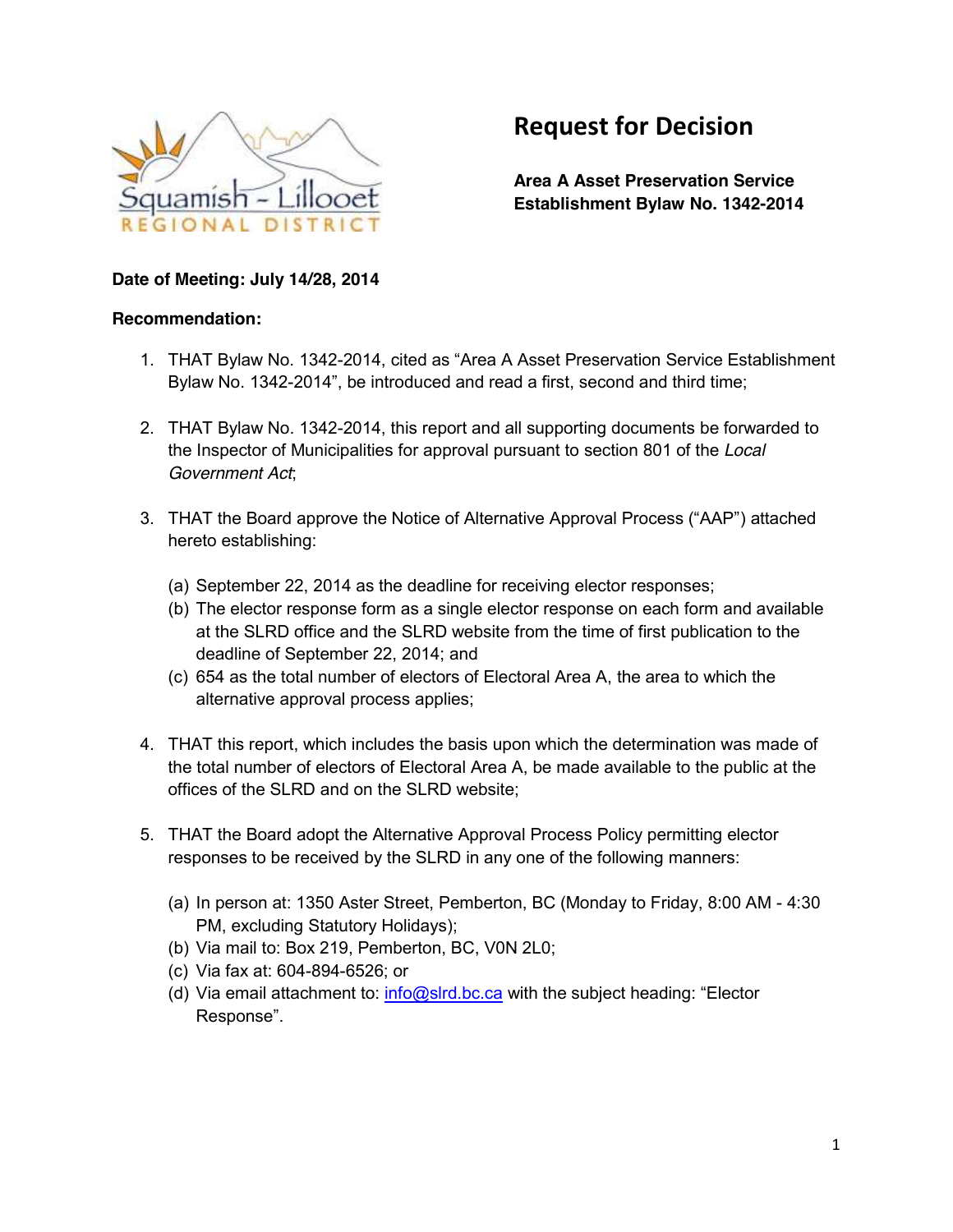# **Attachments:**

- Estimate of Electors
- Draft of Area A Asset Preservation Service Establishment Bylaw No. 1342-2014;
- Notice of Alternative Approval Process;
- Elector Response Form;
- Alternative Approval Process Policy

# **Key Issue(s)/Concepts Defined:**

# **Background**

The purpose of this bylaw is to provide for the protection, preservation and maintenance of community assets and amenities in Area A. Funds contributed pursuant to this bylaw may be used for both capital and operational expenditures to protect, preserve and maintain community assets, such as gateway entrance signage and kiosks, community halls, recreation facilities, trails and other community assets and amenities.

Under Bylaw No. 1342-2014, the maximum requisition amount for this service would be \$25,000 or \$0.1431/\$1,000 of the net taxable value of land and improvements.

The Board directed staff to review options for the potential establishment of a new Area A service to assist in the maintenance and preservation of community assets and amenities in Area A. Although most of these assets and amenities are managed within the community, there has not been adequate funding to maintain these facilities properly and without a secure and stable source of funding, they will deteriorate to the detriment of the community.

On May 26, 2014, the Board resolved:

THAT "Bridge River Valley Economic Development Society Contribution Service Establishment Bylaw No. 958-2005" be amended to incorporate an Area A Amenity Fund Service to maintain and preserve community assets.

The society, now known as the Bridge River Valley Community Association, already has the knowledge and capacity to undertake these additional responsibilities and are better positioned than staff to manage and perform these functions. An analysis of the costs associated with these additional obligations determined that about \$25,000 per year would be a reasonable amount to accomplish these added functions.

However, the staff at the Ministry of Community, Sport and Cultural Development (CSCD) has since recommended that the preservation of assets functions be established as a separate service rather than as an amendment to the existing economic development service, notwithstanding that financial contributions for the service will flow to the same non-profit society. This draft bylaw reflects this change and has been sent to the Ministry for preliminary review – if there are any further changes required or recommended, they can be considered by the Board at the meeting on July 28, 2014.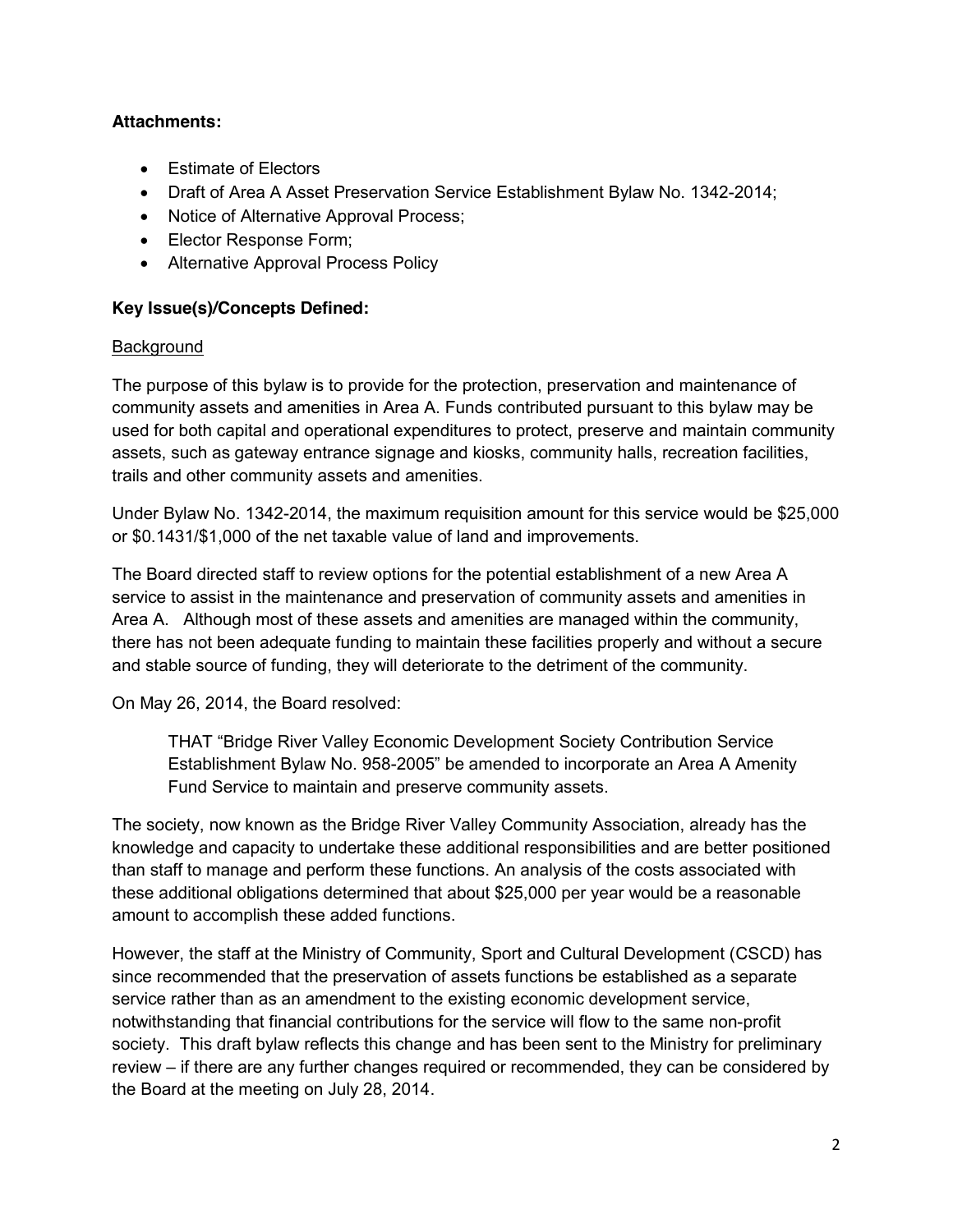### The Statutory Requirements

The *Local Government Act* requires participating area approval via either:

- a) Assent of the electors by voting; or
- b) Alternative Approval Process.

In either event, the establishing bylaw must be approved by the Inspector of Municipalities prior to submission of the bylaw to the electors.

## Why an Alternative Approval Process or AAP?

Where many of the electors are non-resident property owners (in this case almost 73%) the electors and the Inspector should look favourably on a request from the Board to seek approval by way of Alternate Approval Process, particularly if the Board adopts generous terms for the manner within which Elector Response Forms may be submitted (i.e.: via fax or email within 30 days of the  $2^{nd}$  publication notice instead of only via regular post, courier, or personal delivery).

An AAP allows the Board to better understand whether or not the community views an initiative as "significant" and if that decision then needs to be taken to a referendum for broader citizen engagement. If 10% or more of the eligible electors in Area A sign and submit the elector response form (i.e. oppose the establishment of the service), then the Board will know that the community views this proposal as significant and if the Board wishes to further pursue the establishment of this service, the Board would then have to place the matter before the electorate by way of referendum in the general election on November 15, 2014 to determine if the initiative can proceed.

Under the terms of the Notice of Alternative Approval Process and the Elector Response Forms included herein for consideration of the Board, the most favourable terms possible have been drafted to enable electors to respond if they wish to register their disapproval of the bylaw (i.e. in person, by mail, by fax or by email). In addition, all materials will be available for viewing and downloading from the SLRD website.

If the matter were to be put straight to referendum, it is expected that far fewer electors would have an opportunity to register their opposition due to the large percentage of non-resident property owners and due to the SLRD not having a mail-in voting bylaw.

# **Relevant Policy:**

The SLRD does not presently have a policy with respect to Alternative Approval Processes. In the unpublished draft Ministry guide "Alternative Approval Process: A Guide for Local Governments in British Columbia", for which staff provided referral comments, it is recommended that if a local government wishes to permit the submission of elector response forms via fax and/or email, that the Council or Board adopt a policy allowing for these methods of submission by electors. The Ministry advisor was very happy to see the attached draft Policy, provided here for the Board's consideration.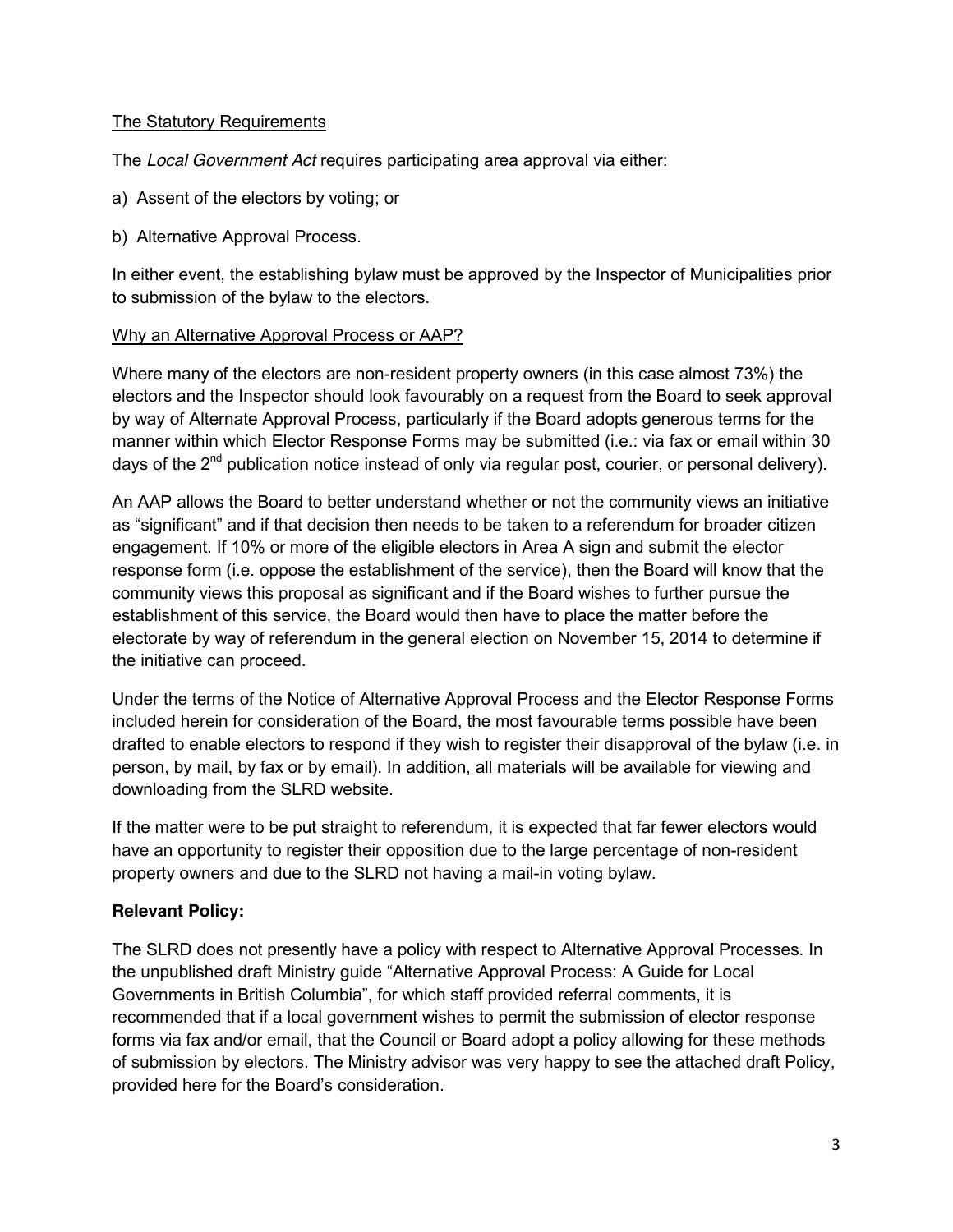# **Strategic Relevance:**

There are a great many community assets and amenities that exist in the Bridge River Valley which are currently underfunded, poorly maintained and which local volunteers are struggling to preserve, let alone build upon. Preventing the wasting of community infrastructure and enabling the principal local non-profit organization to maintain and preserve such assets aligns with the Board's Strategic Plan, particularly with respect to the alignment of long term funding with required services.

Examples of Community Assets and Amenities which could be funded under this bylaw include:

- a) Bralorne Fire Department Building;
- b) Bralorne Community Hall;
- c) Boultbee Memorial Church;
- d) Bralorne Ball Diamond;
- e) Sunshine Mountain Recreation Area Chalet;
- f) Gold Bridge Community Club and Golf Course;
- g) Gold Bridge Community Resource Building;
- h) Gold Bridge Welcome Sign;
- i) Gateway Entry Kiosks;
- j) Signage Installation, Removal and Maintenance;
- k) Haylmore Heritage Site;
- l) Bridge River Valley Cemetery;
- m) Trail Infrastructure and Maintenance; and
- n) Bear-Proof Waste Receptacles and Refuse Pickup.

# **Desired Outcome(s):**

(a) Greater capacity for the BRVCA to provide protection, preservation and maintenance of community assets and amenities; and

(b) Favourable terms for electors to respond if they wish to register their disapproval of the proposed bylaw.

#### **Response Options:**

- (1) Approve the Recommendations as presented;
- (2) Instruct staff to bypass the AAP process and prepare a Referendum question for the November 15, 2014 general election;
- (3) Provide staff with additional or alternate directions;
- (4) Refer the matter back to staff for further investigation or information.

**Preferred Strategy:** (1) Approve the Recommendations as presented.

#### *Implications of Recommendation*

#### **General:**

As noted above.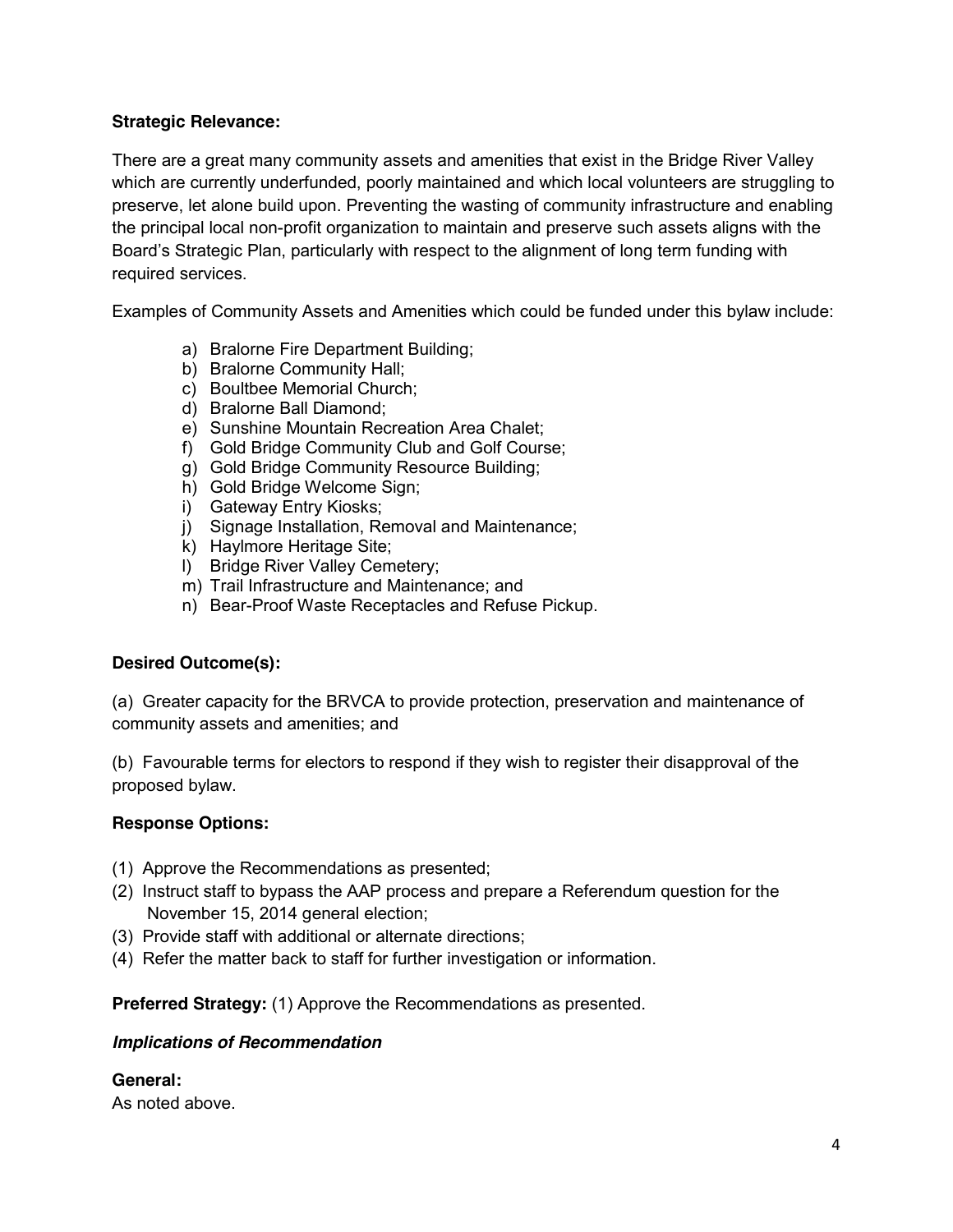## **Organizational:**

The AAP steps are as follows:

• The Board gives first three readings of the bylaw, which is then forwarded to the Inspector of Municipalities for approval;

• Upon approval, the notice must be advertised in two issues of the local newspaper;

• There must be at least a thirty-day period between publication of the second advertisement and the deadline for receipt of alternative approval forms from electors who oppose the service area establishment;

Once the deadline has passed, the responses are validated, and the Corporate Officer brings a report forward to the Board called the "Certificate of Sufficiency", in which the total number of valid responses received is given. If the total of those opposed to the establishment of the service is at least 10% of the estimated number of electors (in this case, 65 or more electors), the Board is not permitted to proceed with the matter unless it is approved by the electorate through a referendum. If the total does not reach 10% of the estimated number of electors, the Board may proceed with adoption of the bylaw.

## **Financial:**

Under Bylaw No. 1342-2014, the maximum requisition amount for this service would be \$25,000 or \$0.1431/\$1,000 of the net taxable value of land and improvements. Thus, for a property valued at \$100,000, the additional tax payable would be \$14.31.

#### **Legal:**

If more than 10% of the electors disapprove of the bylaw by September 22, 2014, the matter will be returned to the October 1, 2014 Board meeting for consideration of placing the matter before the electorate in the November 15, 2014 general election by way of referendum. These timelines meet the requirements of the *Local Government Act* to hold a referendum, if desired, within 80 days of the deadline of a failed AAP.

The total number of electors for Electoral Area A is in accordance with the attached estimate of electors, showing 654 with the 10% upset threshold for elector responses rounded down to 65 electors.

# **Follow Up Action:**

Per the Recommendations and any amendments as directed by the Board.

# **Communication:**

As directed by the Board. Publication requirements will result in the Notice of AAP being published in the Lillooet News for 2 consecutive weeks. Staff also recommends placing an ad in the Mountain Telegraph, a local Bridge River Valley monthly publication, as well as publishing the Notice and all documents listed in this report on the SLRD website and via the SLRD's Area A email subscription list.